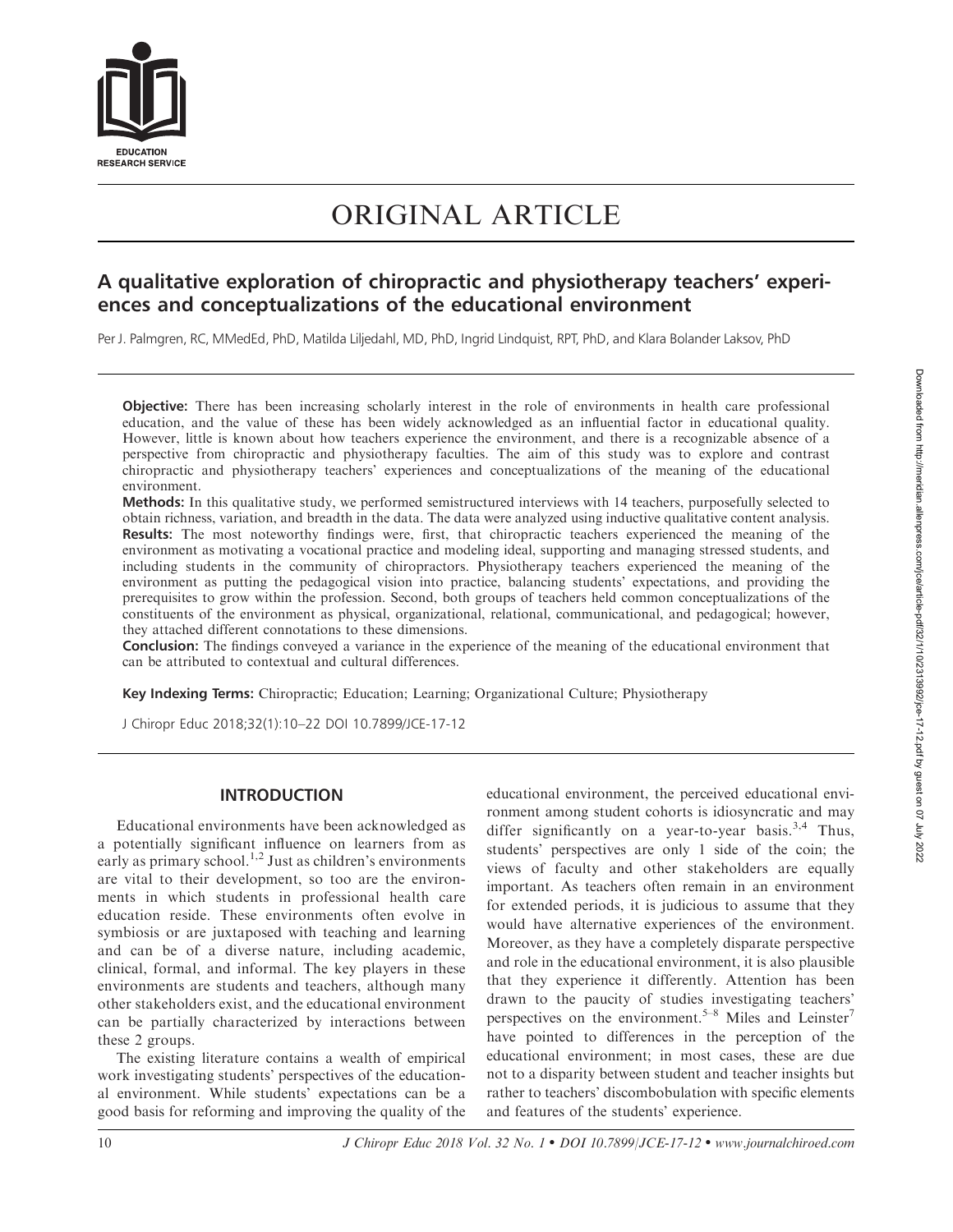Numerous health care professions, such as medicine, nursing, and dentistry, have to a greater degree executed empirical investigations of educational environments;<sup>3,9–11</sup> however, others have done considerably less. Two scarcely researched environments are chiropractic and physiotherapy education. We have previously quantitatively introspected both chiropractic and physiotherapy students' perceptions of the educational environment. $4,12,13$  These empirical findings suggest that both these groups have similar judgments of the environment and perceive it as very good, but some aspects of the environment recorded low scores in both the cross-sectional and the longitudinal data, such as limited support for stressed students, teachers being authoritarian, and an overemphasis on factual learning. Moreover, even though a handful of surveybased investigations, apart from ours, have been conducted on these student populations,  $4,13-15$  to our knowledge there are no existing qualitative explorations of how teachers in these contexts experience the educational environment. Additionally, we have previously qualitatively explored chiropractic students and found that early in the training, the educational environment was experienced as part of a vocational community and the scaffolding of institutional relationships. In later stages, the environment was experienced in terms of personal growth, thus laying the foundations for autonomy and motivation. Thus, experiences of an educational environment are dynamic and change over time.<sup>16</sup> These results motivated us to further explore the meaning of the educational environment, as conceived by teachers, in the respective training environments and to further assess the differences and similarities between these 2 professional health care educational settings.

Unlike in our earlier studies, in which we employed the construct of perceptions of the phenomenon, and in line with Strand et al,  $17$  the present study utilizes the constructs of conceptions and conceptualizations. The latter is viewed as the process of forming a conceptual model of the phenomenon to underscore the notion of a more profound interpretation of the meaning of the educational environment.

Some in the cognitive tradition argue that the environmental phenomenon is the individual stakeholder's perception of the adjacent climate.<sup>5,6</sup> Others, conforming to a more sociocultural perspective, $18$  argue that the phenomenon is embedded in the social context, drawing on cultural viewpoints of learning and its environment. In the present work, we did not explicitly set out to study teachers' conceptions regarding whether learning is an outcome of or is influenced by the environment. However, in order to lever findings to a more general level, we assert, in congruence with Schönrock-Adema et al, $^{19}$  that sociocultural frameworks can assist in helping to broaden the perspective and help frame and better understand the phenomenon. There are various strands of sociocultural theory, all of which share perspectives on mind, action, context, culture, and the dynamics of learning.

Attention has been drawn to the paucity of studies investigating teachers' perspectives on the environment. It is reasonable to assume that successful environments

would benefit from greater understanding as they are experienced by stakeholders within their working environment. Because of the reciprocity between teachers and students, teachers' perspectives are significant not only for themselves but also for students. Further, 2 scarcely researched environments are chiropractic and physiotherapy education, and the distinctions between these vocations are important when developing, integrating, and effectuating new and existing health care professional educational programs in the future.

The aim of this study was to explore and contrast chiropractic and physiotherapy teachers' experiences and conceptualizations of the meaning of the educational environment.

#### **METHODS**

#### Positioning of the Study

This qualitative interview–based study was part of a larger project employing a prospective, mixed-methods multiple case study methodology anchored in a pragmatic research tradition. The current research was conducted within an interpretative paradigm, denoting that knowledge is viewed as relative and socially constructed.<sup>20</sup> In line with this view, there was an underlying assumption that rather than endeavoring to reveal an objective and "real" truth, findings result from an interplay between the phenomenon under scrutiny and the investigators. $2^1$  A qualitative approach was considered appropriate as human experiences were being explored.<sup>20</sup> The study was informed by the communities-of-practice framework in framing, to a certain degree, the phenomenon under study but, above all, as a lens to further apprehend our emerging findings. Communities of practice are formed around assemblies of individuals who share a common interest in or apprehension of something and who wish to deepen their expertise and knowledge in a discipline or subject.<sup>22</sup> Wenger et  $al^{23}$  postulate that the community can act as a vehicle for collaboration, permitting its members to enter dynamic and betrothed relationships with peers and others.

#### Context of the Study

Teachers from 2 case contexts were the study subjects: the chiropractic program at the Scandinavian College of Chiropractic (SCC) in Stockholm, Sweden, and the physiotherapy program at Karolinska Institutet (KI) in Stockholm. The SCC is a university college offering a 5 year full-time undergraduate program in chiropractic. It falls under the Swedish Higher Education Authority's supervision but has not been approved as a governmentfunded higher-education university college. The training attracts tuition fees, but students can apply for government aid as well as a supplementary government loan to cover tuition fees. The 3-year undergraduate physiotherapy program is conducted at KI, a publicly funded university, and culminates in a professional qualification and a bachelor of science degree in physiotherapy. The training attracts no tuition fees, and students can apply for government aid. Whereas the SCC is a small-scale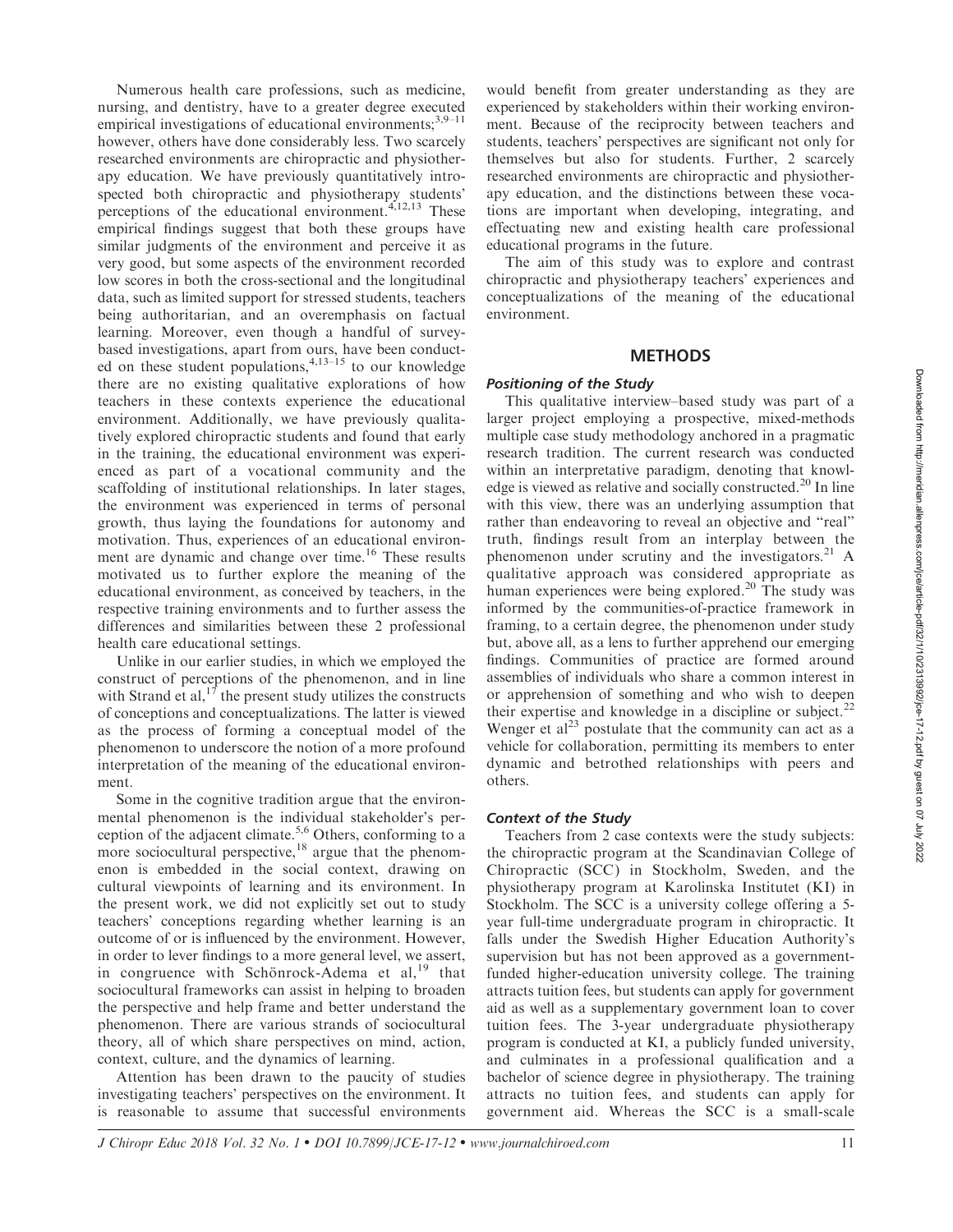institution built by its founders and supported by the professional union, KI is a large-scale medical university with approximately 6000 undergraduate students. Both programs include extensive clinical education in their curricula. Generally speaking, they are divided into a conventional preclinical phase, with theoretical and practical training in formal classroom settings, and a clinical phase. However, for the chiropractic program, this is held primarily at the institution's own outpatient clinic. For the physiotherapists, clinical training is undertaken at the university's teaching hospitals.

## **Participants**

A purposeful and maximum variation sampling strategy was employed to obtain richness and variation in the data.<sup>24</sup> The participants were selected in several consecutive steps, having been chosen by means of a kind of snowball sampling technique; that is, the directors of each program were asked to identify and propose a list of conceivable participants, thus acting as gatekeepers for the study. A wide range of teachers was sought, thus constituting a diversity of participants regarding gender, age, and years of experience, and teachers from both preclinical and clinical education were recruited to obtain breadth in the data. The potential participants were invited to partake in the study, 3 of which declined on personal grounds or a heavy workload, leaving a total of 14. The participants were contacted by PP via e-mail for scheduling face-to-face interviews, and information about the study was included in the e-mail. Prior to the interview, the participants were further informed about the study orally and in writing. Written informed consent was obtained, and full confidentiality was guaranteed. Participation was voluntary, and the teachers were informed that they could withdraw at any time. Our sample constituted 8 teachers from the chiropractic faculty (CPT), 4 females and 4 males, aged between 28 to 63 years, and 6 teachers from the physiotherapy faculty (PTT), 4 females and 2 males, aged between 31 and 62 years.

The study followed national ethical guidelines and adhered to the tenets of the World Medical Association Declaration of Helsinki. Study approval was obtained by the Regional Ethical Review Board in Stockholm (2012/ 416-31/5).

## Data Collection

The data were collected through individual semistructured interviews to capture the teachers' experiences, opinions, feelings, and knowledge.17,24,25 An interview guide was constructed from 2 criteria: to correspond to the aim of the study and, based on empirical findings from the literature, to illuminate potential challenges in the educational environment. PP interviewed the physiotherapy teachers, and ML interviewed the chiropractic teachers as, at the time, PP was a teacher in the chiropractic program and might have had personal relationships with some of the participants. Both interviewers had previous experience conducting qualitative interviews. The interviews were conducted in meeting rooms at the teachers'

workplaces, each lasting 30–75 minutes. The audiotaped interviews yielded more than 11 hours of recorded material, which was transcribed verbatim by someone independent from the study.

## **Analysis**

The data were analyzed using an inductive approach to conventional qualitative content analysis, $26-28$  having been inspired primarily by the method outlined by Graneheim and Lundman.26 The analysis focused on interpreting the meanings in the text, with the transcripts subjected to both manifest and latent content analysis. One way to understand these concepts is to relate them to 1 of the tentative axioms in communication theory, as described by Watzlawick et al. $29$  This suggests a depiction of the manifest content as what the text explicitly says, dealing with the surface structure and the most obvious meanings of the text. Conversely, the latent content is subjected to an interpretative reading of what the text implicitly talks about and captures the deep structural meanings conveyed.

The analysis was carried out in 2 steps: first, an exploration of teachers' experiences of the educational environment and, second, an exploration of teachers' conceptualizations of the educational environment. Both of these steps were analyzed in the same way. The data from the 2 groups of teachers were analyzed separately although simultaneously. All 4 authors performed an independent first reading of the text. All interviews were read several times by at least 2 researchers in order to become familiar with the material. We also purposely allotted the interviews so that all of them were analyzed by at least 1 of the more senior researchers (IL or KBL). Meaning units were then identified, and these were condensed and labeled with a code close to the content. The codes were then abridged, abstracted, and clustered into subject areas by PP and ML. Within each subject area, the statements were critically questioned and iteratively compared to enable an interpretation in order to identify the categories describing the manifest content of the data. Through further analysis of the meaning of teachers' experiences, categories were drawn and explored into overarching themes expressing the underlying latent content of the data. $^{26}$  In analyzing the teachers' conceptualization of the educational environment, the interpretation was specifically geared toward the latent content and was labeled and described as dimensions portraying conceptual aspects of the phenomenon. Finally, contrasts between the 2 data sets were identified from a cross-contrasting of categories and themes as well as dimensions. The findings were discoursed and subjected to adjustments until consensus among all investigators was reached. Despite the fact that the aforementioned steps seem consecutively ordered, the process of analysis and search for patterns was in no way linear; rather, it was iterative and recursive. No software program was used to aid the analysis.

The trustworthiness of the study was heightened by data triangulation (2 separate contexts) as well as by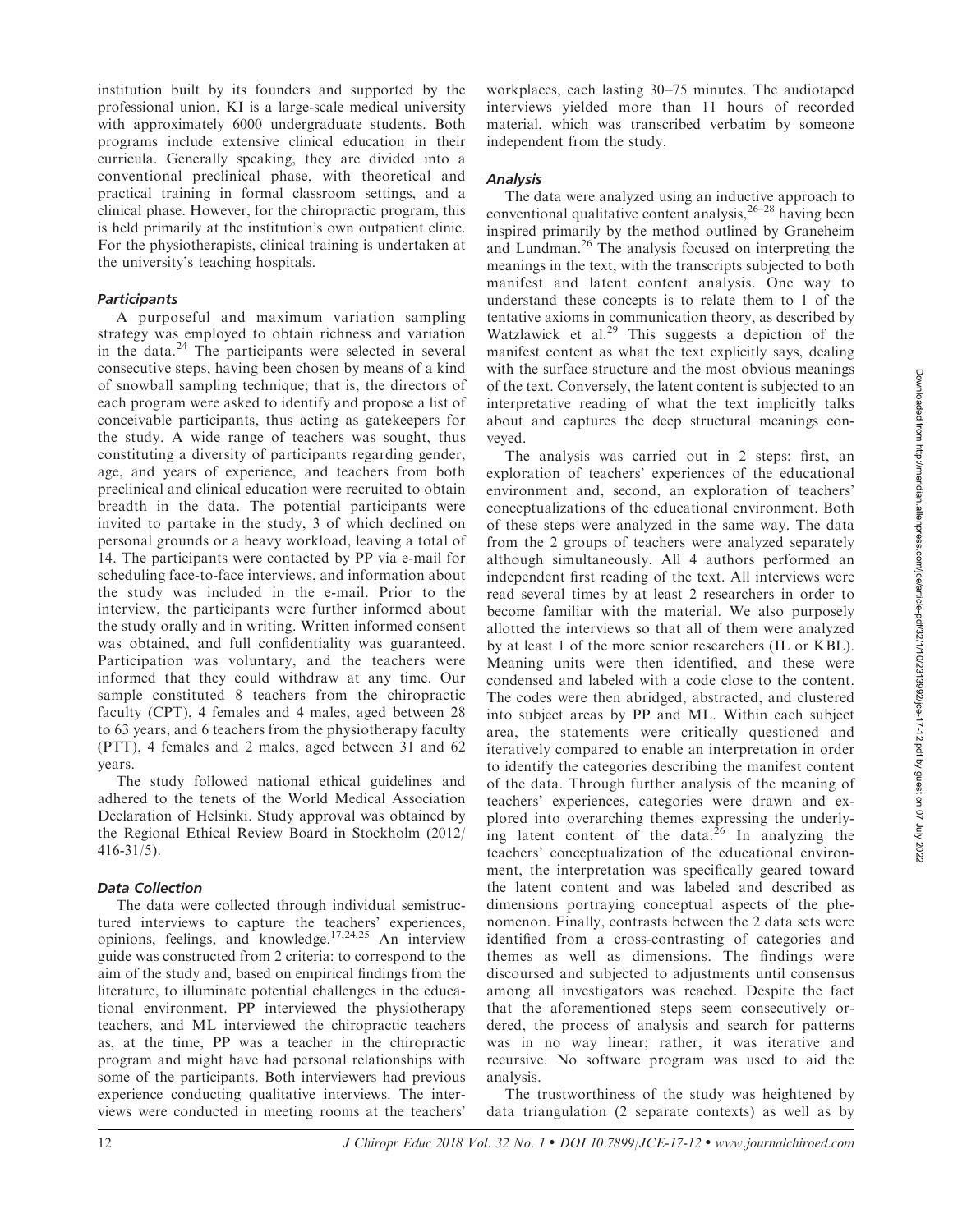## Table 1 - The Meaning of the Educational Environment as Experienced by Chiropractic Teachers: Overview of Categories and Themes

| Category                                                                                                                                                                                                                                                                                      | <b>Theme</b>                                           |
|-----------------------------------------------------------------------------------------------------------------------------------------------------------------------------------------------------------------------------------------------------------------------------------------------|--------------------------------------------------------|
| Reliability in a sufficient program<br>Combining theory and practice<br>Theory acquire clinical implications<br>Intention regarding progression<br>Impossible to be totally prepared<br>The penny drops in practice<br>Reality not always black and white<br>Necessary with factual knowledge | Motivating a vocational practice and modeling an ideal |
| Anxious and worrying students<br>Financial burden<br>Awareness of students' stress<br>A small institution<br>Organizational challenges<br>Scheduling issues                                                                                                                                   | Supporting and managing stressed students              |
| A profession managing everything<br>A competitive culture<br>Teachers doing their own thing<br>Humble attitude as teacher<br>Stressed individuals                                                                                                                                             | Including students in the community of chiropractors   |

investigator triangulation (with different professional backgrounds). Throughout the analytical process, constant comparisons between the categories and the original data transcripts were made to ensure a good fit between the data and the findings. Consequently, as described by Patton, $24$  there was attentive devotion toward internal homogeneity and external heterogeneity. To further consolidate the analysis, frequent debriefing sessions among all investigators ensued throughout the process.

## RESULTS

This article draws on the experiences and conceptualizations of the meaning of the educational environment from 14 teachers in undergraduate health care professional training. Concerning chiropractic teachers' experiences of the meaning of the educational environment, 3 themes were identified: (1) motivating a vocational practice and modeling an ideal, (2) supporting and managing students in stress, and (3) including students in the community of chiropractors. The 3 themes describing physiotherapy teachers' experiences of the meaning of the educational environment were labeled as follows: (1) putting the pedagogical vision into practice, (2) balancing students' expectations, and (3) providing the prerequisites to grow within the profession. The teachers conceptualized the educational environment as comprising physical, organizational relational, communicational, and pedagogical aspects. The experiences, conceptualizations, and contrasts between the chiropractic and physiotherapy teachers are described in detail below, along with quotations from the interviews.

## Chiropractic Teachers' Experiences of the Meaning of the Educational Environment

Categories and themes relating to the chiropractic teachers' experiences of the meaning of the educational environment are presented in Table 1.

## Motivating a Vocational Practice and Modeling an Ideal

The teachers in the chiropractic program experienced an environment in which theory was deliberately intertwined with practice as a means of further motivating students' theoretical studies as well as decreasing the perceived gap between theory and practice. There was an intention to create an environment that mitigated the effects of the transition to clinical studies through a progression in the program by continuously increasing clinical exposure. By so doing, the teachers felt comfortable that on completing the program, students would have acquired sufficient vocational knowledge, skills, and attitudes pertinent to an ideal professional.

''. . . it's foremost a practical profession, and you have to be very well prepared with facts and to know the 'when and what,' well . . . when to and when not to treat a patient and understand what you are treating.'' (CPT 3, female)

The teachers shared an understanding that not everything could be learned in undergraduate training and that an educational environment must enhance and encourage further professional vocational experience through real working life. They tried to craft a training environment that emphasized the core needs of a future chiropractic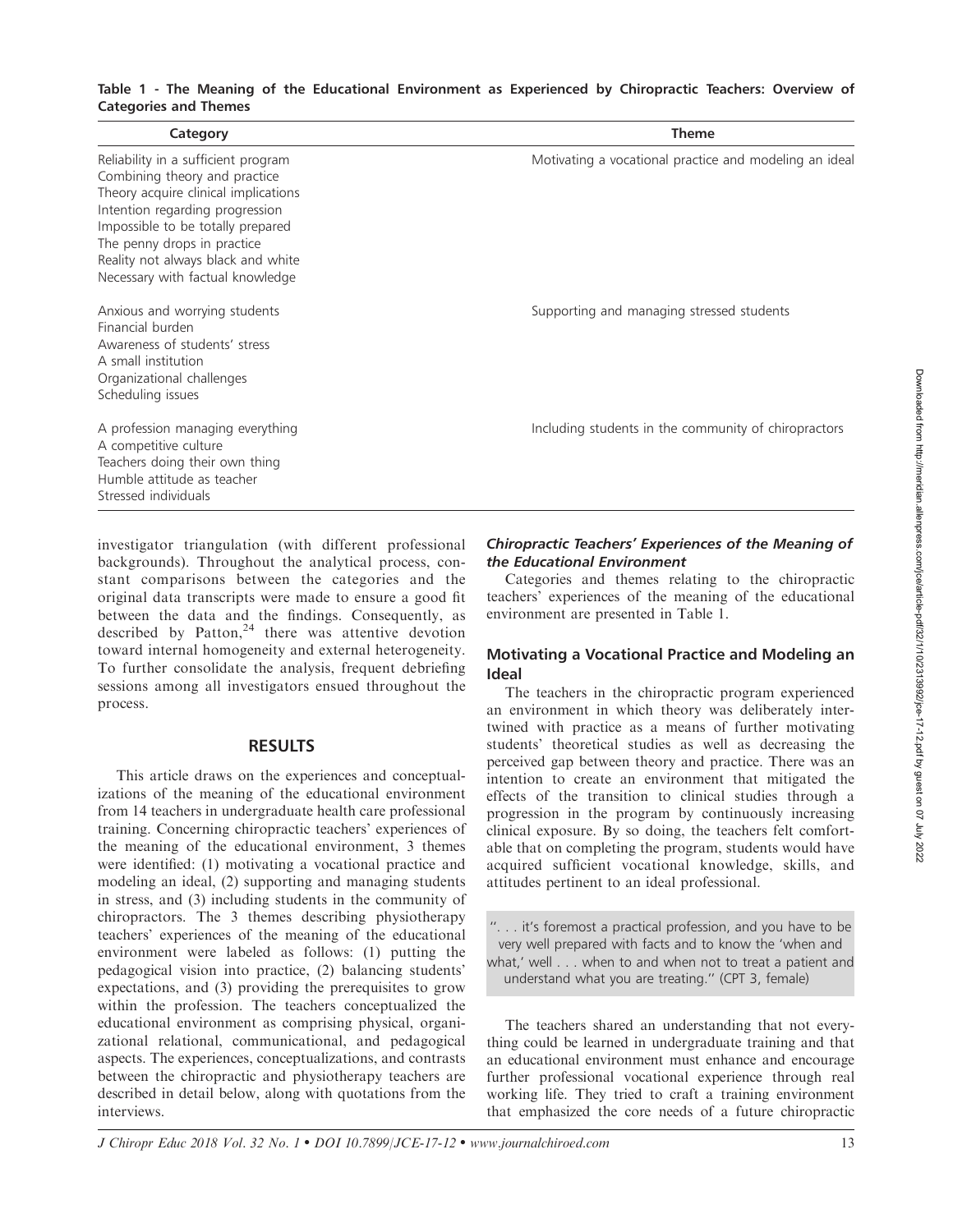practitioner in order to model ideal professional behavior. They believed that to be an apropos professional health care practitioner, factual knowledge was necessary, and therefore they emphasized factual learning, particularly in the earlier years. Teachers nevertheless were aware that real working life was seldom dichotomously black and white, that the environment should mirror this, and that it was therefore not conceivable to give students easy answers.

## Supporting and Managing Students in Stress

The teachers were aware that students' social situations diffused the educational environment. Students' pressured financial situations propelled them to take on part-time jobs, which, combined with their studies, were thought to result in stress. The teachers were ambitious about decreasing students' stress levels but did not always experience that they had the tools to do so, particularly as stressors were not always specific to schooling.

''It does not always have to do with the school environment. . . . Very often, I would say . . . well, it is personal . . . and part of real life.'' (CPT 1, male)

Nevertheless, the teachers also experienced that scheduling issues contributed significantly to student stress, thus negatively impacting the environment. Late and unexpected changes had been the norm for a long time, and the organization appeared to be unable to solve this problem. The teachers asserted that the smallness of the organization enabled fast and easy ways for modifications and decisions; however, some did not experience the authority to do so.

''I come here and do my work, the hours I have been consulted for, and I accept the amount of hours that my private clinical practice permits. But I do not really feel active in the core group of teachers, thus I have no real mandate to have inputs on changes.'' (CPT 3, female)

## Including Students Into the Community of **Chiropractors**

The teachers described how their profession had developed and evolved outside the locus of government-funded higher-education institutions, hence managing vocational training and professional education somewhat independently. This had led to a rather competitive culture among chiropractors. From the teachers' perspective, this competitive culture also seemed to rub off on the educational environment among students as they were influenced by teachers who could behave in an authoritarian way by ''doing their own thing'' or having a ''this is how to do it'' approach. However, some teachers seemed to have adopted a more humble attitude and tried an all-encompassing strategy to incorporate students into the community of professional chiropractors.

''. . . that all [students] are involved in the community, everyone should catch the boat, so to speak; well, at least for me that is the aim. I see it as a bit of a failure if you have a cohort of students and many of them drop off; I want them all to be my future colleagues.'' (CPT 5, male)

Since being alienated from the traditional public university setting and responding with the occasional attitude of self-sufficiency, the chiropractors felt a sense of togetherness, of belonging to a community and managing on their own, to some degree, also independently of other, more established health care professions.

## Physiotherapist Teachers' Experiences of the Meaning of the Educational Environment

Categories and themes relating to the physiotherapist teachers' experiences of the meaning of the educational environment are presented in Table 2.

## Putting the Pedagogical Vision Into Practice

The teachers in the physiotherapy program held a clear and communal pedagogical vision about student learning. They wanted to create an environment that facilitated student reasoning instead of delivering answers to their questions. The program had been designed for students to have a clear progression throughout their education and for students to learn from "real life" in the clinical setting.

''. . . everything in the program is connected and pedagogically structured; thus, our job must surely be to prepare and educate students for reality.'' (PTT 5, male)

Yet in the current environment, the teachers experienced challenges with putting the pedagogical vision into practice. This was experienced as being due to diversity among individual teachers (e.g., thinking and acting differently), and even though there was a communal pedagogical vision, there was an experience that some "older" peers taught according to tradition. Further, the program's complex logistics sometimes also made it difficult for teachers to reach their own high ambitions. In addition, the educational facilities were not always recognized as well suited for their purposes due to cosharing spaces with other institutional programs.

''These facilities are not just tailored for our program. Three major programs share the premises, and I would say they're not appropriate for any of us.'' (PTT 3, female)

## Balancing Students' Expectations

The teachers experienced that students held overly high expectations of the educational environment in terms of both them as teachers and the overall program. Students were experienced as being pampered and served on a silver platter, and the teachers could sometimes feel the urge to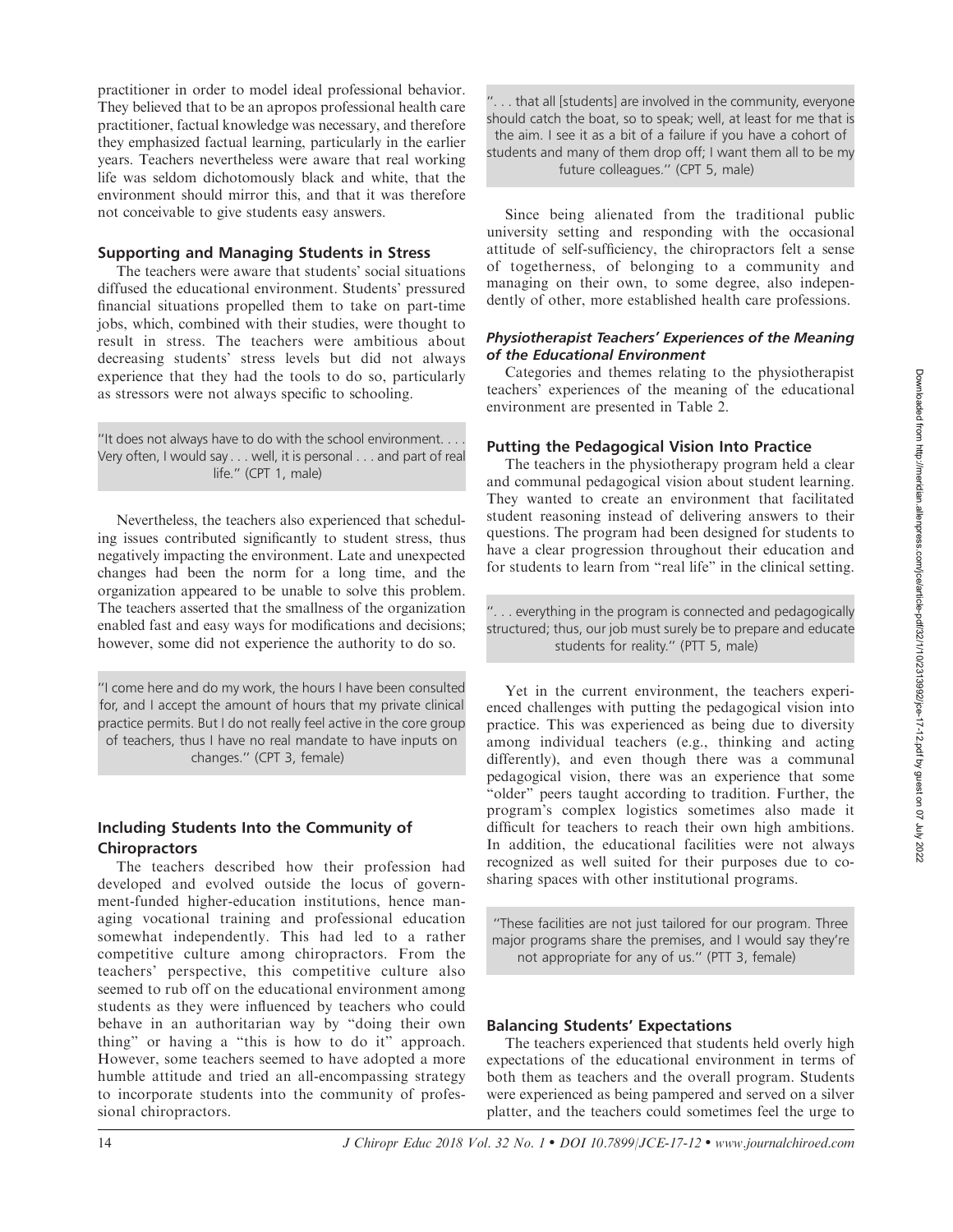## Table 2 - The Meaning of the Educational Environment as Experienced by Physiotherapy Teachers: Overview of Categories and Themes

| Category                                                                                                                                                                                                                                                                 | <b>Theme</b>                                          |
|--------------------------------------------------------------------------------------------------------------------------------------------------------------------------------------------------------------------------------------------------------------------------|-------------------------------------------------------|
| Teaching interest<br>Desire to get all students on board<br>Making theory real in practice<br>Opportunity to practice<br>Diversity among teachers<br>Generational gap<br>Complex logistics<br>Challenging physical premises<br>Challenging to address informal knowledge | Putting the pedagogical vision into practice          |
| Parenting and pampering students<br>Students reject factual learning<br>Factual learning as a prerequisite<br>Squeezed schedule<br>Boosting students<br>Repetition and reminders<br>Young students                                                                       | Balancing students' expectations                      |
| The penny drops eventually<br>Program provides a professional beginning<br>Asking increasing clinical training<br>Challenge to design clinical education<br>Support through student-teacher relationships<br>Eager to feel ready at graduation                           | Providing prerequisites to grow within the profession |

''entertain'' them. To a certain extent, the teachers met these expectations and tried to provide good and informative introductions, to repeat what they had already conveyed, and to coddle students so there would be no need to address problems later.

''. . . on the other hand, there are many of us who feel that if we do not do this, it will come back to haunt us . . . and we'll have to resolve the issue.'' (PTT 6, female)

The teachers also sometimes blamed themselves for having cosseted the students and not succeeding in establishing an environment that propelled students to take more responsibility. Their intention was also to equip students with a high level of self-esteem and facilitate their ability to grow into their future professional role. However, they experienced that students were sometimes spoiled; for example, they did not show up for extra voluntary training when it was offered, even if they had themselves requested it, or they prioritized additional working over scholarly activities.

## Providing Prerequisites to Grow Within the Profession

The teachers experienced that students expected to become full-fledged professionals within the 3-year program. However, the teachers viewed this as unrealistic and argued that the students required real-life experience and further education to fully develop into professional physiotherapists. As such, the short program provided an environment within which to evolve.

''Physiotherapists are anchored within a profession-based occupation, and it is a job that one very much grows into as an individual . . . that is, believing in oneself and one's therapeutic role.'' (PTT 4, male)

Likewise, the teachers found it problematic to understand students' rejection of factual overemphasis or that their teaching exaggerated the importance of factual learning, as they viewed factual knowledge as a fundamental professional platform. The teachers intentionally tried not to teach students ''everything,'' as this was experienced as impossible; instead, they tried to prepare them for a demanding professional working life. In their experience, the penny would eventually drop, and students' factual and theoretical knowledge would then prove useful.

''They always say that it is in the clinic that everything falls into place. Had they not acquired theoretical knowledge, it would not have clicked in the clinic either. But this—one does not understand until afterwards.'' (PTT 3, female)

## Teachers' Conceptualizations of the Meaning of the Educational Environment

Interpreting the data, we found that the teachers conceptualized the educational environment as an abounding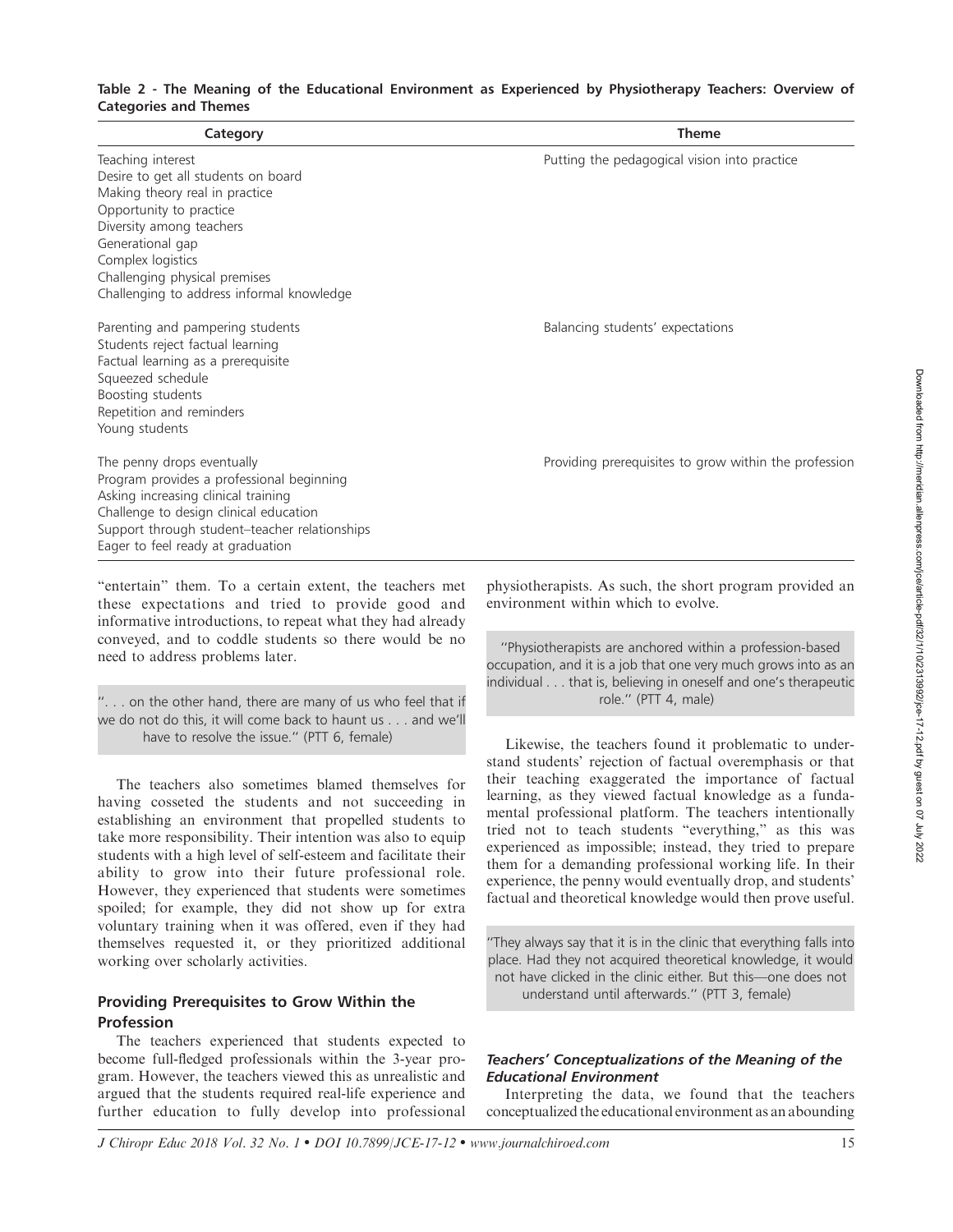## **Physical**

"A factual environment that fosters creativity and promotes learning, thus providing the possibility to bring computers, with plenty of room for groups, whiteboards everywhere, and many treatment tables." (PTT)

### Organizational

"Organizational aspects and routines are important so you do not start the day being unable to access the premises or getting last minute changes in the schedule." (CPT)

### **Relational**

"I think it is the relationship between the teacher and student that affects the educational environment most." (CPT)

#### Communicational

"It is about having good communication with the students, being transparent about what it means to be a student, as well as the help that we as teachers or supervisors can provide." (PTT)

"So I think that the educational environment is also the pedagogical  $environment - everything$ concerning how we stimulate students' learning and active learning and making them take responsibility." (PTT)

Pedagogical

Figure 1 - The figure depicts chiropractic teachers' (CPT) and physiotherapy teachers' (PTT) communal conceptualization of the meaning of the educational environment. The dimensions are illustrated with supporting quotes, elucidating different perspectives of what conceptually constitutes an educational environment, thus a multidimensional and abounding phenomenon as physical, organizational, relational, communicational, and pedagogical.

phenomenon. Five dimensions emerged, elucidating different aspects of what conceptually constitutes an educational environment, including physical, organizational, relational, communicational, and pedagogical attributes (Fig. 1).

The physical dimension was a self-evident part of the educational environment, both inherently and connotatively. The organizational dimension included a working climate and atmosphere with an ability to discuss challenging issues with peers, coworkers, and the management structure. It also included the size of student cohorts. The relational dimension was regarded as a cornerstone for the construction of an educational environment in which teacher–student and peer relationships were in the foreground. The communicational dimension, including educational stakeholders' ability to communicate as well as the dialogic atmosphere in the organization and the handling of information toward students, was regarded as highly influential in the educational environment. Finally, the pedagogical dimension was viewed as an integral part of the educational environment. The role of students, the approach toward motivating learning, and how teachers went about their task as teachers were thought of as influencing the environment.

## Contrasting Conceptualizations of 2 Educational **Environments**

While all 5 aspects of the educational environment were to be found among both groups of teachers, these

| <b>Dimension</b> | <b>Chiropractic teachers</b>                                       | <b>Physiotherapy teachers</b>                                          |
|------------------|--------------------------------------------------------------------|------------------------------------------------------------------------|
| Physical         | Physical spaces that are available and can<br>work as a model      | Physical spaces to support reflection and feedback                     |
| Organizational   | Togetherness among teachers to provide a<br>high-quality education | Harmonious working climate and a shared<br>responsibility for students |
| Relational       | Relationships with students enable inclusion<br>in the community   | Relationships with students enable interactions for<br>learning        |
| Communicational  | Close communication with familiar faces                            | Openness and transparency create safety                                |
| Pedagogical      | Give students responsibility through<br>encouragement and support  | Students' learning in the center with educational<br>variation         |

Table 3 - The Meaning of the Educational Environment as Conceptualized by Teachers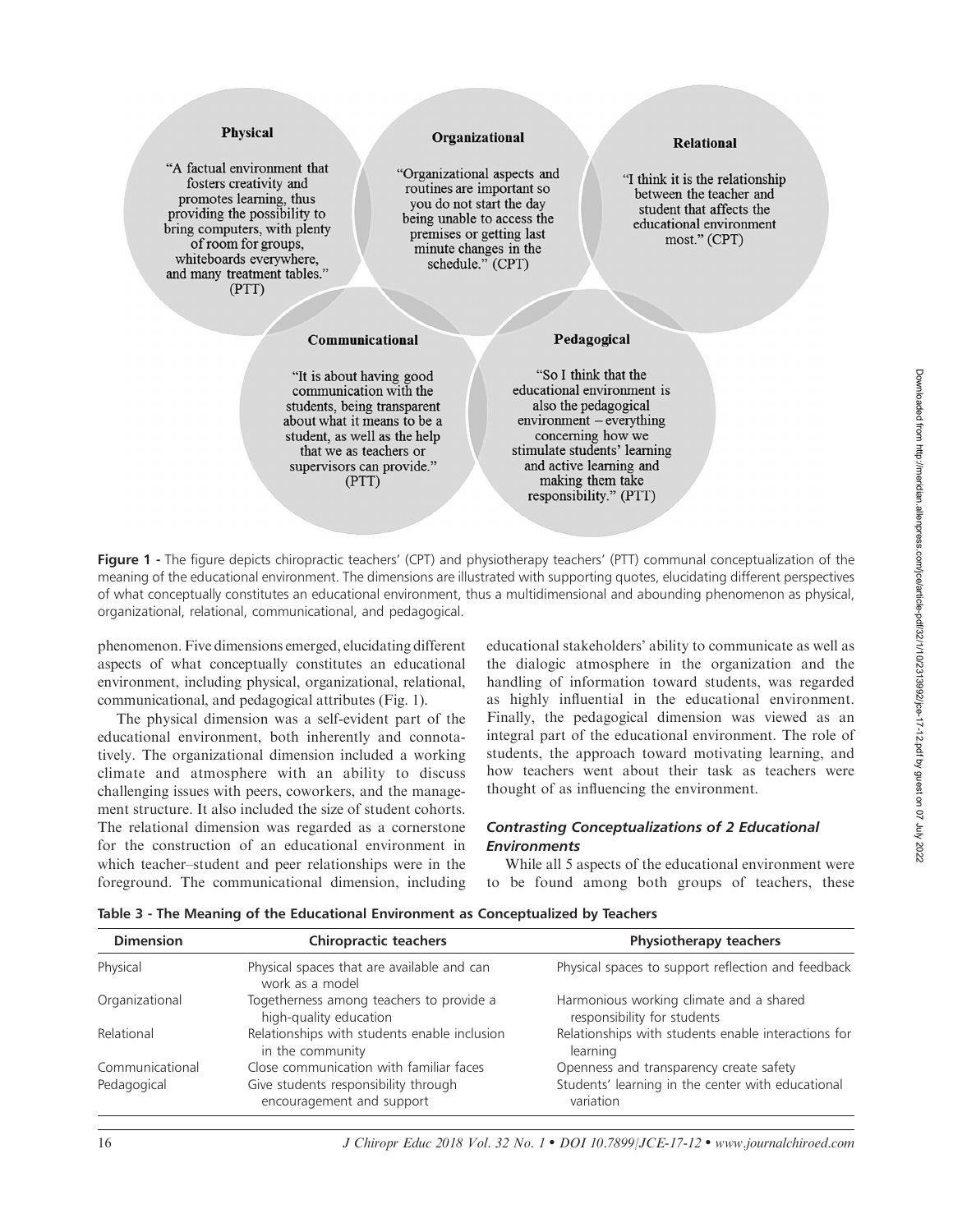dimensions had different contents and implications (Table 3).

The chiropractors emphasized modern, revamped, and ''feel good'' spaces available to students and teachers and highlighted the importance of a functional physical environment, in both formal and clinical environments, as an indicator of educational quality. They further believed that the school's outpatient clinic could serve as a model environment for future chiropractic clinical practice. For the physiotherapists, while the physical environment meant having spaces for reflection and feedback, they did not necessarily have opinions about actual design. However, they emphasized the need for a greater variety of physical spaces, thus aimed at environments that nurtured and facilitated creativity and where information technology was more significantly utilized.

The chiropractors highlighted togetherness and coherence among teachers as an important organizational attribute of the environment. A close and familiar community of teachers was experienced as furnishing students with an environment encompassing apt and highquality vocational education. Conversely, physiotherapists pointed to a harmonious and friction-free working climate and culture for employees and stakeholders within a suitable organization as an important aspect of the environment. A pertinent educational environment was viewed as having a reliable and trustable organization with a clear management structure. Both groups highlighted that the number of students in a group influenced the educational environment and that it was a privilege to teach small numbers.

As a constituent of the educational environment, relationships also held different connotations for the 2 groups of teachers. The chiropractors stressed good relationships with students to make them feel vocationally safe in their future professional role, to enable them to complete the program, and to assist them as they progressed toward being included in the community. This relational aspect implied the need for closeness though still maintaining integrity and an acknowledgment of the required distance between students, teacher, and peers. Conversely, the physiotherapists emphasized student relationships as a central aspect of learning and hence prioritized the facilitation of interaction with students in order for teachers to promote genuine reciprocity.

The chiropractors maintained that the small organization enabled close, prompt, and efficient communication with familiar faces as well as social presence. They further emphasized the creation of a stable environment in terms of forward planning and where students ventured to ask questions and express themselves. The physiotherapists, on the other hand, viewed pellucidity and openness as important aspects of the communicational environment where they wanted to experience an open attitude with management and educational leaders. Transparency and clarity regarding information to students were seen as a prerequisite for students' ability to experience safety in the environment.

The chiropractors viewed accessibility and closeness to teachers as an important aspect of the pedagogical environment. Thus, students were given responsibilities through guided support and encouragement. While the chiropractors experienced students as motivated, they saw them as having exceedingly high demands of educational quality. Conversely, the physiotherapists saw the pedagogical environment as placing student learning at the center and emphasized variation in teaching methods and styles. Students were viewed as resources but were simultaneously regarded as challenging.

#### **DISCUSSION**

This study sought to explore and contrast chiropractic and physiotherapy teachers' experiences and conceptualizations of the meaning of the educational environment. As the study involved a simultaneous inquiry into the 2 groups of teachers and the analysis performed in parallel, it was possible to reveal differences between the 2 groups of teachers' understanding of the educational environment, an approach rarely seen, particularly among these 2 professions. As such, these findings are important, as they contribute to the theoretical and empirical discourse and deepen the understanding of educational environments in health care professional education. The empirical findings of this study aligned with prevailing knowledge about the phenomenon but also contributed with novel insights into certain aspects of educational environments.

The chiropractic and physiotherapy teachers experienced the meaning of the educational environment in different ways. The chiropractic teachers viewed vocational motivation, support for stressed students, and student inclusion in the professional community as core components of their educational environment, whereas physiotherapy teachers highlighted the pedagogical vision in practice, balancing students' expectations, and the provision of prerequisites to grow within the profession as crucial. This reveals that the teachers might have distinguished between the opportunities and contexts in which they are supposed to operate. There are many differences between the chiropractic and physiotherapy programs that might help to explain our findings. The chiropractic institution is a small, privately funded educational institution specializing in training chiropractors outside the traditional publicly funded health care professional education system. This is reflected in our findings as the teachers share a common history of being outsiders; hence, being capable of managing on their own where they develop independence from other universitybased health care professional education can be seen as a living "saga." In the beginning on the 1970s, Burton<sup>30</sup> coined the term ''organizational sagas,'' that is, a shared understanding of unique achievements based on historical exploits of a formal organization, thus offering solid normative bonds inside and outside the organization. Globally, there are rare examples of chiropractic education in publicly funded universities.<sup>31</sup> Scholars have pointed out that the absence of a university-style tradition, coupled with a lack of access to government funding, has acted as a barrier to the development of the chiropractic profession.32,33 The chiropractic teachers experienced their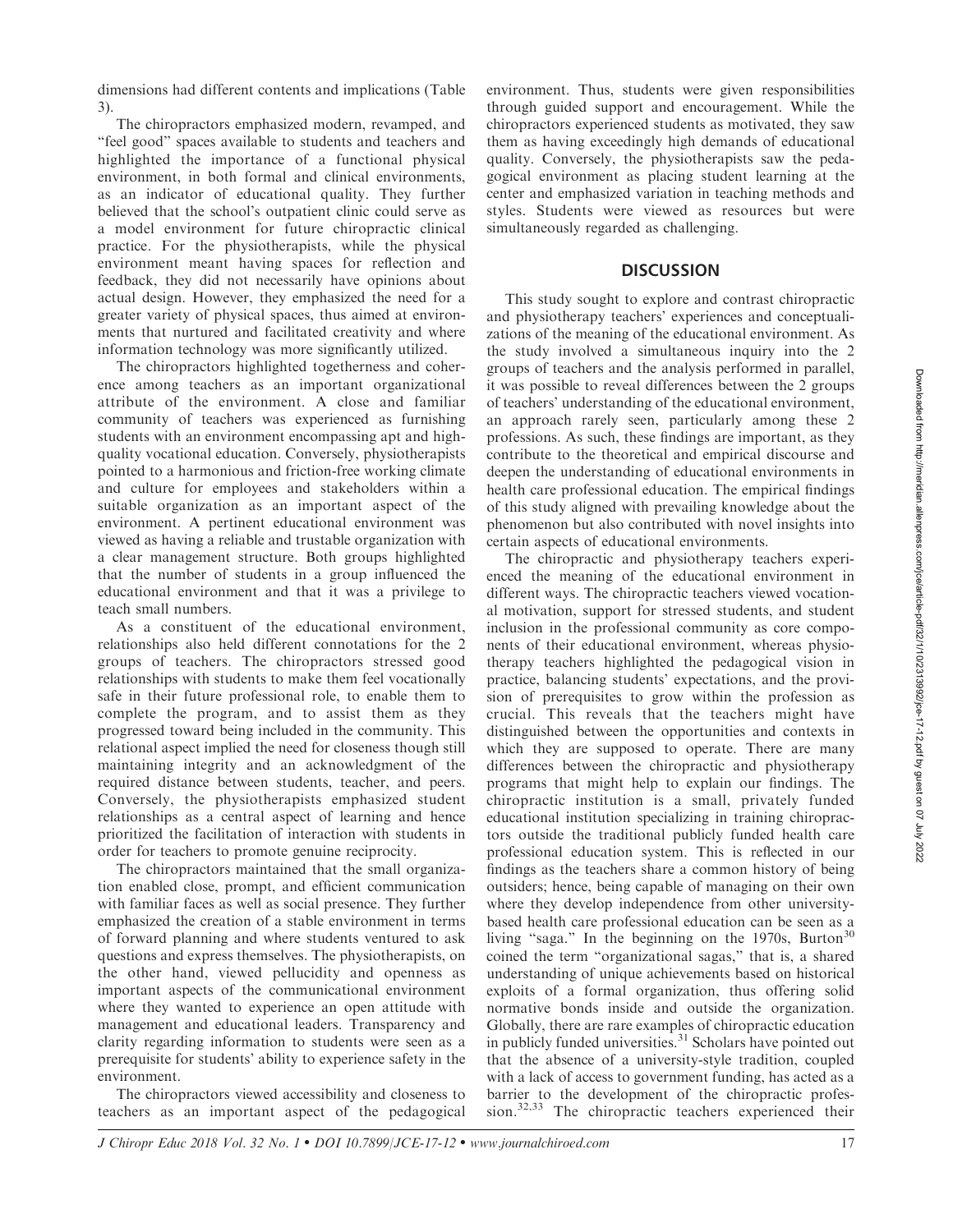program as having been built, over several decades, independently of the large publicly funded university tradition, with all its pros and cons. Hence, the teachers' experience was that the program has had to rely exclusively on its own resources, thus developing a dandelion profession that managed on its own. Moreover, students were responsible for funding their education and thus felt compelled to graduate without delay, which might provide an explanation for their stress levels. We have previously reported that chiropractic students experience different types of stress, particularly in the context of pressures and demands, which ought to be monitored so as not to transcend into negative stress.<sup>16</sup> Professional cultures are known to be of high influence in any organization,  $34$  and from the perspective of communities of practice, the extensive long-term development of diverse practices is not surprising.<sup>22</sup>

The publicly funded physiotherapy program is part of a large-scale medical university. Häger-Ross and Sundelin<sup>35</sup> have reported on the state of physiotherapy education in Sweden, highlighting its well-established and professional status within the health care professional education and service system. This was reflected in the teachers' expression of a clear top-down pedagogical vision as that emphasized by the university. As this was a large-scale organization, it might have resulted in the need for students to be taken care of, making teachers feel as if they were parenting them. Additionally, as the physiotherapy program is only 3 years long, this might reflect why teachers viewed the program only as the beginning of a professional journey. Nevertheless, differences between the 2 programs might not explain all differences when contrasting our findings from the 2 contexts. There might also be cultural differences between the 2 professions regarding teaching and learning, a point highlighted between medical and nursing students.<sup>36</sup> However, contrasting teachers' experiences of these 2 environments can be a first endeavor toward highlighting such cultural discrepancies.

In previous research, students from both programs have reportedly perceived support for stressed students as insufficient, teachers as authoritarian, and an overemphasis on factual learning. $4,13$  In the present study, teachers did, in part, acknowledge these aspects as challenges for their respective programs. However, they also rejected some of the students' statements, suggesting that students perhaps did not fully understand the need for factual knowledge and did not understand that facts can be clinically contextualized and that this ''aha!'' experience would probably come with time. Yet Schumacher et  $al^{37}$ have underlined that teachers and learners must attend to the reciprocal impact of constructing environments that are meaningful for learning. Conflicting experiences of the environment between students and teachers are not surprising, as they have entirely different perspectives and roles within the educational environment.

In exploring teachers' conceptualizations of the educational environment, 5 dimensions emerged: physical, organizational, relational, communicational, and pedagogical. Our findings align well with other scholars' ideas of

the environment, that is, as a context's aggregated physical, organizational, and social attributes, processes, and interactions,<sup>2,38,39</sup> conjointly with the individual characteristics of its stakeholders and members,  $22,40$  all contributing to the educational environment. We further complemented this conceptualization with the notion of a pedagogical dimension, a constituent that has perhaps occasionally been taken for granted in the scaffolding of educational environments.

The concept of the educational environment was connotatively aligned to the physical dimension of our participants' respective environments. Scholars have highlighted the importance of the physical aspect; $^{41}$  however, environmental features in health care professional education have been insufficiently explored both theoretically and empirically, as pointed out elsewhere. $3$  From a communities-of-practice perspective, the physical spaces of the community are sometimes described as local neighborhoods, thus contributing to the creation of a web of relationships among community members.<sup>23</sup> Dynamic communities, rich with connections, happen both in public spaces and in one-on-one exchanges. Wenger $42$ <sup>2</sup> has postulated that the key to designing community spaces is to arrange activities in both public and private spaces that exploit the power of individual relationships to enhance events, using them to reinforce individual relationships.

Organizational aspects were at the fore of our participants' understanding as a component of the educational environment. Employing a community-ofpractice lens implies that organizations should learn to foster and contribute to social learning systems that are both internal and external to organizational boundaries.<sup>22</sup> Further, significant emphasis should also be placed on the meaningfulness of participation in the organization. The organizational aspect of the environment is where teachers work and enact, therefore constituting an important attribute of the educational environment. It has been highlighted that the working climate of teachers, here considered in the organizational context, is inextricably immersed in the environment perceived by students and is a strong determinant of that educational environment.<sup>5</sup> We have previously reported that students experience organizational smallness as an important contributor to an educational environment that is pertinent for learning.<sup>16</sup> Likewise, our present findings indicate that teachers conceive that the organization of small groups is pivotal for apt educational environments, as this enables close exchanges between peers, teachers, and students.

Relational and communicational aspects emerged in this study as dimensions conceptualizing the educational environment. Although we consider these 2 dimensions in distinct ways, for the purpose of this discussion and in concurrence with the ideas of Grabinski, $39$  we conjure these as social aspects of the environment.

Relational aspects were viewed by our participants as a primary feature in the construction of educational environments. Drawing from the work of Lave and Wenger,<sup>43</sup> a community of practice involves members in a set of relationships over time, as well as a shared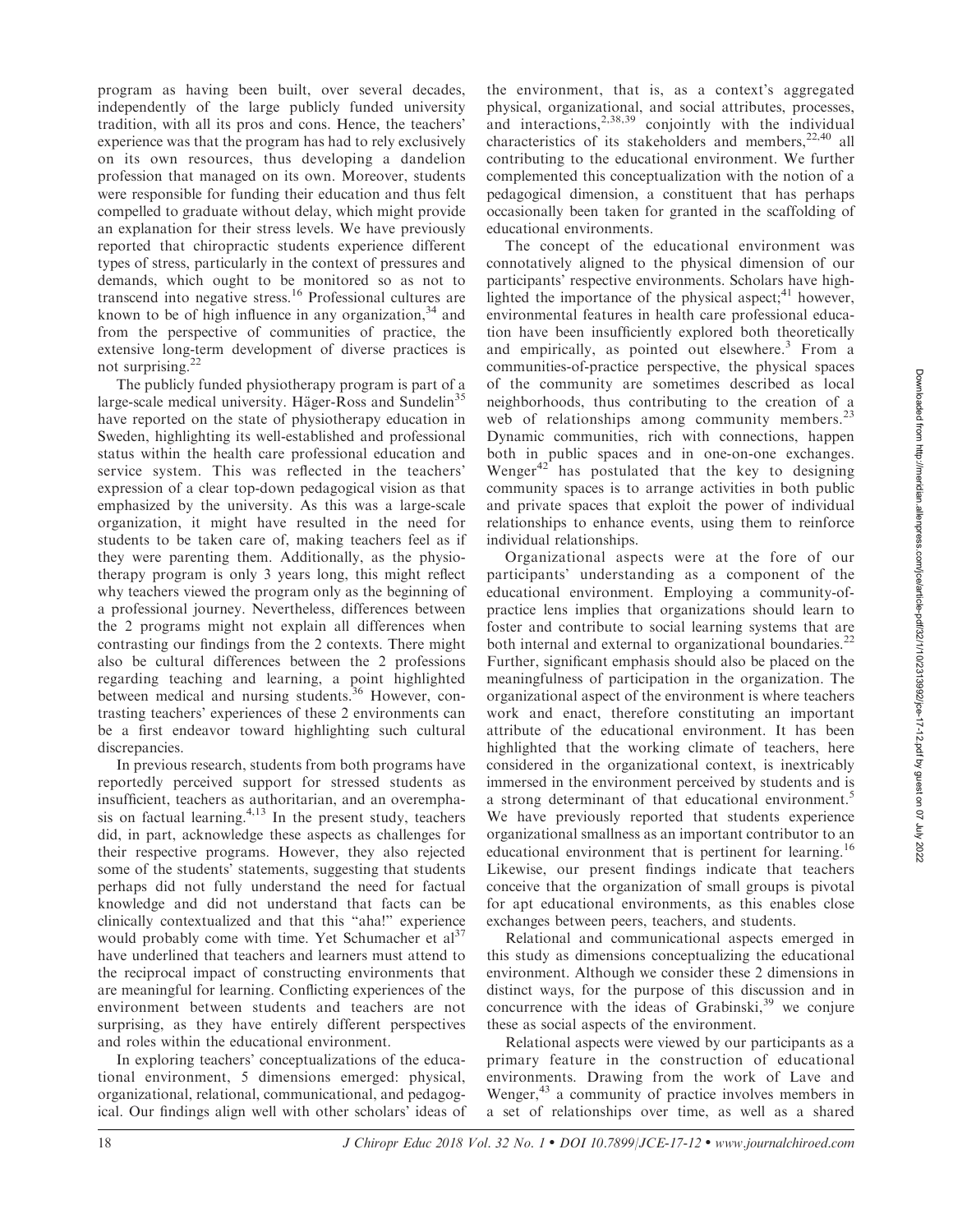repertoire of ideas and commitments, and develops a number of procedures and vocabulary that, by some means, convey the specific knowledge of the community. Our findings illuminate that stakeholders' intrinsic relationships were in the foreground when the teachers conceptualized the educational environment, and interaction was advocated, as it binds people together and helps facilitate relationships and trust. In connection with this, it has recently been emphasized that the social and emotional aspects of the environment have much in common with the social networks formed by educational stakeholders.<sup>44</sup> We have also previously asserted on the basis of students' experiences that social integration and student–teacher interaction are pertinent to the educational environment.<sup>16</sup>

Communicational aspects in the context of the dialogic atmosphere were pivotal to the explored environments. The incorporation of clear communication channels among stakeholders has been regarded as a central constituent of the environment.<sup>16</sup> Our present findings also placed primacy on clear and sufficient communication and rapid exchange of knowledge within the community. Moreover, according to Tu, $45$  communicating with others in a community involves creating social presence. In concurrence, our data suggest that social presence affects individuals' participation in a community.

Finally, pedagogical aspects were viewed as an integral part of the educational environment, that is, the role of students, the approach toward motivating learning, making learning contextually meaningful, and how teachers go about their task as teachers. We argue based on our findings that the teachers in this study conceptualized the educational environment in the context of a cohesive community-of-practice approach to teaching and learning, and this should be incorporated and reflected on in comprehensive investigations and discourses on educational environments. Within health care professional education, the organization and culture of individualism often result in teachers being confined and unaware of the practices of others. Cultivating pedagogical environments anchored in the tenets of communities of practice can thus be useful in augmenting health care professional training in educational environments. Wenger<sup>22</sup> and Bolander Lak $sov<sup>46</sup>$  have highlighted that if communities of practice around teaching and learning are developed, educational issues may become an enterprise, a goal of the community, which could enable teachers to integrate formal and informal knowledge in teaching and learning.

Interestingly, while teachers agreed on the dimensions conceptualizing the meaning of the educational environment, these held different connotations for chiropractic and physiotherapy teachers. In our interpretation, this also aligns with the differences between the 2 programs discussed above. As these teachers are part of 2 different organizations, cultures, and communities, they have established different preferences regarding how they conceptualized the meaning of the educational environment. For example, the chiropractic teachers emphasized togetherness among teachers as an important feature in their educational environment, whereas the physiotherapy teachers noted shared responsibility for students as crucial in their large-scale university environment where other responsibilities might gain precedence. Arguably, the 2 groups had built their respective environment with different starting points, prerequisites, and goals though within similar parameters. Likewise, Bolander-Laksov et  $a^{47}$  have reported on environments for clinical learning being dominated by different dimensions though also containing similar ones. To summarize, the 2 educational environments showed both similarities and differences, and understanding how the programs' structure and development shape the educational environment might simultaneously reveal their similarities and divergences.

## Methodological Considerations

The serene and open interview situation subsidized an expansive data set for the analysis. The richness of the data, conjoined with frequent debriefing sessions and investigator triangulation, enhanced the credibility of the results.24,26 No software packages were used assisting the analysis, as we deliberately sought to investigate the underlying meaning in data and therefore performed analysis mainly through iterative peer discussions. Efforts were made to provide rich descriptions of the context and relate the findings to the communities-of-practice theoretical framework so as to enable transferability of the results to similar settings where the reader would form part of the validating process.<sup>48,49</sup> The interpretation of our results is subject to the limitations of all small-scale qualitative work. As qualitative research deals with detailed, in-depth analyses and resides within the constructivist paradigm, as opposed to as large-scale population-based studies residing within the postpositivistic paradigm, it is neither possible nor desirable to generalize the findings. However, the explicit description of the contextual setting, the participants, and analysis, together with the links drawn between the findings, theory, and the prevailing literature, may make it possible for the reader to transfer and appraise the applicability of our findings.

The 2 groups of teachers were interviewed by 2 different investigators, both novices to the explored contexts. This enabled a rich generation of data, as familiarity with the settings was initially limited. However, the 2 investigators' modes of interviewing were unsurprisingly discrete, and so too were the individual ways and procedures of collecting data; that is, the contrasts found between the 2 contexts might have been due to the data collection procedure. Consequently, all 4 members of the research group challenged each other as they analyzed the data, seeking to elucidate whether differences were due only to differences between the investigators or whether they were also anchored in the data.

#### Implications for Practice

The need to investigate teachers' perspectives of the educational environment has been advocated by many. Although the investigation was undertaken in the context of chiropractic and physiotherapy health care professional curricula, the congruency of the results with existing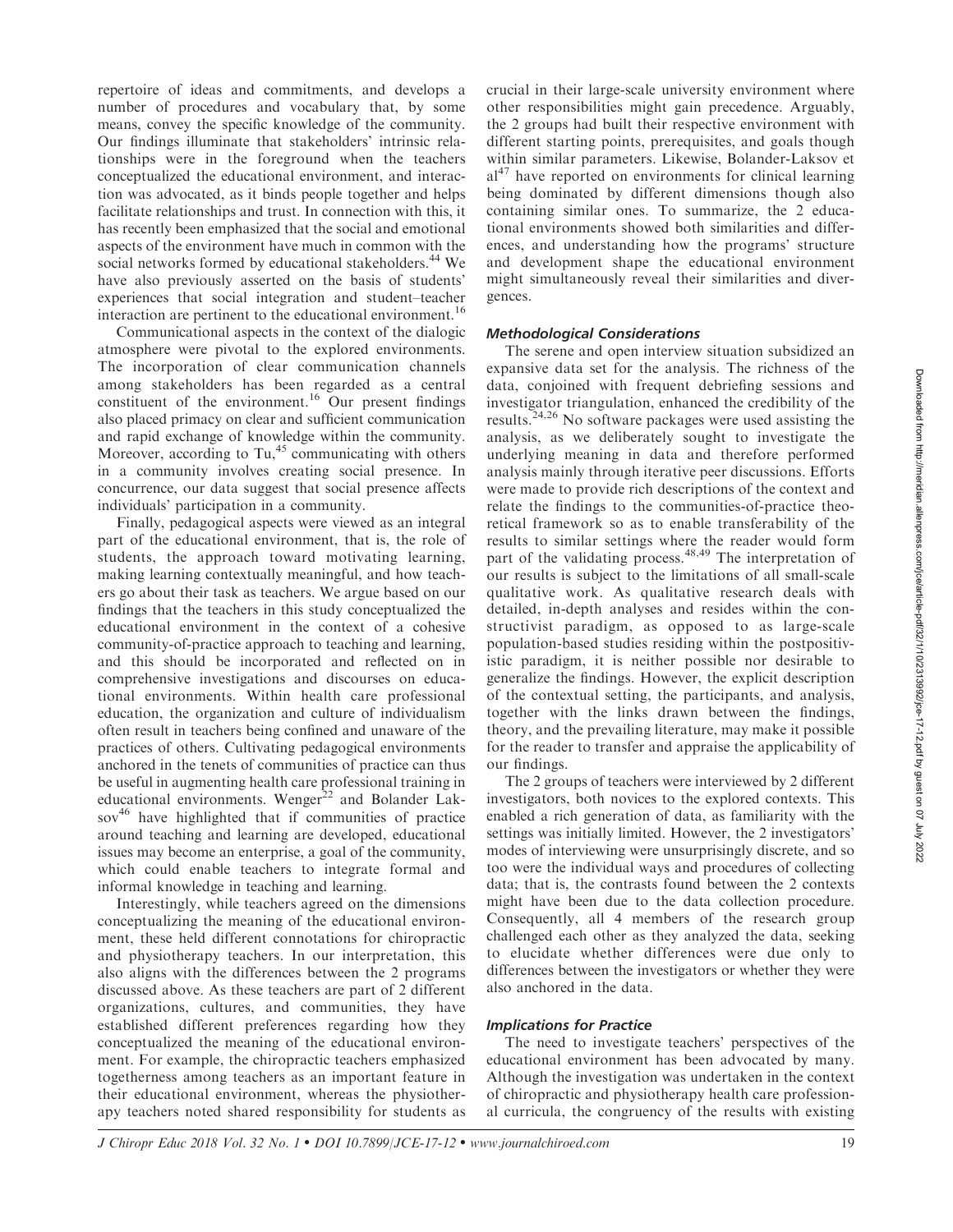empirical findings, as well as their scaffolding to prevailing theoretical concepts, has strengthened our understanding that there are general practical and educational implications and issues relating to higher education at large. Our findings suggest institutions to formulate vision statements resonating with both students' and teachers' understanding of prevailing educational environments. Further, the multifaceted aspects of educational environments need to be recognized, for example, through the development of a shared understanding of the pedagogical assumptions underpinning an educational program.

## Future Directions

Future studies could explore the emerged themes to find commonalities with other health care professional environments and expand on the derived dimensions when conceptualizing the meaning of the educational environment. Individual perspectives of the environment, with regard to their relationship with institutions' educational and curricular goals, might in the future be explored, as this could elicit alternative perspectives. Also, exploring how cultural and historical aspects influence the underpinnings of educational environments could lend insights into why teachers experience environments differently.

## **CONCLUSIONS**

The current study focused on how teachers in 2 health care professional training institutions—chiropractic and physiotherapy—experienced and conceptualized the meaning of the educational environment. The findings conveyed a variance in the experience of the meaning of the educational environment, which can be attributed to contextual and cultural differences. It is thus reasonable to argue that the educational environment is not an allencompassing, solitary, and static phenomenon but rather a dynamic phenomenon in a relentless state of flux, one revealing many communal transinstitutional features. However, teachers from 2 diverse academic contexts also held 5 common conceptualizations of the constituents of the educational environment: physical, organizational, relational, communicational, and pedagogical. Thus, the phenomenon explored contained aspects of pedagogical underpinnings influenced by a profession itself, teachers' approaches to students, and what the programs strived for regarding professional development. The findings can contribute to a deeper understanding of the phenomenon of educational environment and its constituents.

## ACKNOWLEDGMENTS

We would like to thank the teachers at both the Scandinavian College of Chiropractic and the physiotherapy program at Karolinska Institutet who participated in the study. We also extend our thanks to the directors of both programs who arranged and coordinated the interviews.

## FUNDING AND CONFLICTS OF INTEREST

There were no external sources of funding for this study, and no conflicts of interest were identified within the investigation.

#### About the Authors

Per Palmgren is in the Department of Learning, Informatics, Management, and Ethics at the Karolinska Institutet (SE-171 77 Stockholm, Sweden; per.palmgren@ki.se). Matilda Liljedahl is in the Department of Learning, Informatics, Management, and Ethics at the Karolinska Institutet and the Primary Health Care Unit, Institute of Medicine, The Sahlgrenska Academy, University of Gothenburg (SE-171 77 Stockholm, Sweden; matilda.liljedahl@ki.se). Ingrid Lindquist is a retired and independent scholar in Stockholm, Sweden (Bergbostigen 14, 163 46 Spånga, Sweden; ingrid.ae. lindquist@gmail.com). Klara Bolander Laksov is in the Department of Learning, Informatics, Management, and Ethics at the Karolinska Institutet and the Department of Education, Stockholm University, Stockholm (SE-171 77 Stockholm, Sweden; klara.bolander.laksov@ki.se). Address correspondence to Per Palmgren, Department of Learning, Informatics, Management, and Ethics, Karolinska Institutet, SE-171 77 Stockholm, Sweden; per.palmgren@ki.se. This article was received June 23, 2017, revised August 24, 2017, and accepted September 14, 2017.

#### Author Contributions

Concept development: PJP, ML, IL, KBL. Design: PJP, ML, IL, KBL. Supervision: PJP, ML, IL, KBL. Data collection/ processing: PJP, ML. Analysis/interpretation: PJP, ML, IL, KBL. Literature search: PJP, ML. Writing: PJP, ML, IL, KBL. Critical review: PJP, ML, IL, KBL.

- 2018 Association of Chiropractic Colleges

#### **REFERENCES**

- 1. Pace CR, Stern GC. An approach to the measurement of the psychological characteristics of learning environment. J Educ Psychol. 1958;49:269–277.
- 2. Moos RH. Conceptualizations of human environments. Am Psychol. 1973;28(8):652–665.
- 3. Edgren G, Haffling AC, Jakobsson U, McAleer S, Danielsen N. Comparing the educational environment (as measured by DREEM) at 2 different stages of curriculum reform. Med Teach. 2010;32(6):e233–e238.
- 4. Palmgren PJ, Lindquist I, Sundberg T, Nilsson GH, Laksov Bolander K. Exploring perceptions of the educational environment among undergraduate physiotherapy students. Int J Med Educ. 2014;5:135–146.
- 5. Genn JM. AMEE Medical Education Guide No. 23 (Part 1): curriculum, environment, climate, quality and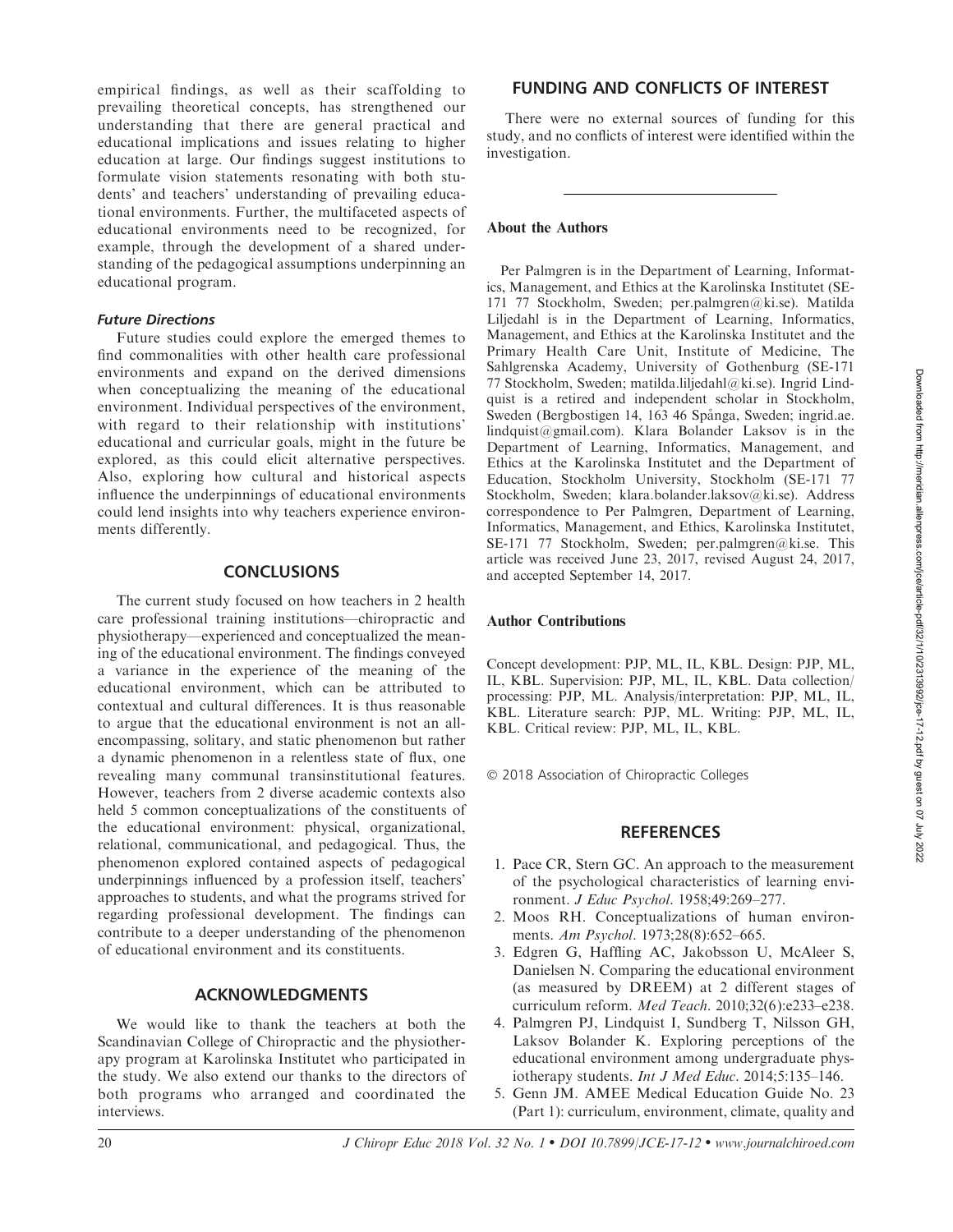change in medical education-a unifying perspective. Med Teach. 2001;23(4):337–344.

- 6. Genn JM. AMEE Medical Education Guide No. 23 (Part 2): curriculum, environment, climate, quality and change in medical education—a unifying perspective. Med Teach. 2001;23(5):445–454.
- 7. Miles S, Leinster SJ. Comparing staff and student perceptions of the student experience at a new medical school. Med Teach. 2009;31(6):539–546.
- 8. Rotthoff T, Ostapczuk MS, De Bruin J, Decking U, Schneider M, Ritz-Timme S. Assessing the learning environment of a faculty: psychometric validation of the German version of the Dundee Ready Education Environment Measure with students and teachers. Med Teach. 2011;33(11):e624–e636.
- 9. McKendree J. Can we create an equivalent educational experience on a two campus medical school? Med Teach. 2009;31(5):202–205.
- 10. Ostapczuk MS, Hugger A, de Bruin J, Ritz-Timme S, Rotthoff T. DREEM on, dentists! Students' perceptions of the educational environment in a German dental school as measured by the Dundee Ready Education Environment Measure. Eur J Dent Educ. 2011;16(2):67–77.
- 11. Hegenbarth M, Rawe S, Murray L, Arnaert A, Chambers-Evans J. Establishing and maintaining the clinical learning environment for nursing students: a qualitative study. Nurse Educ Today. 2015;35(2):304– 309.
- 12. Palmgren PJ, Chandratilake M. Perception of educational environment among undergraduate students in a chiropractic training institution. J Chiropr Educ. 2011; 25(2):151–163.
- 13. Palmgren PJ, Sundberg T, Bolander Laksov K. Reassessing the educational environment among undergraduate students in a chiropractic training institution—a study over time. J Chiropr Educ. 2015; 29(2): 110–126.
- 14. Till H. Identifying the perceived weaknesses of a new curriculum by means of the Dundee Ready Education Environment Measure (DREEM) Inventory. Med Teach. 2004;26(1):39–45.
- 15. Brown T, Williams B, Lynch M. The Australian DREEM: evaluating student perceptions of academic learning environments within 8 health science courses. Int J Med Educ. 2011;2:94–101.
- 16. Palmgren PJ, Bolander Laksov K. Exploring chiropractic students' experiences of the educational environment in healthcare professional training: a qualitative study. BMC Med Educ. 2015;15(1):128.
- 17. Strand P, Edgren G, Borna P, Lindgren S, Wichmann-Hansen G, Stalmeijer RE. Conceptions of how a learning or teaching curriculum, workplace culture and agency of individuals shape medical student learning and supervisory practices in the clinical workplace. Adv Health Sci Educ Theory Pract. 2015;20(2):531–557.
- 18. Säljö R. Learning in Practice. A Socio-Cultural Perspective. Stockholm: Prisma; 2000.
- 19. Schönrock-Adema J, Bouwkamp-Timmer T, van Hell EA, Cohen-Schotanus J. Key elements in assessing the

educational environment: where is the theory? Adv Health Sci Educ Theory Pract. 2012;17(5):727–742.

- 20. Creswell J. Qualitative Inquiry and Research Design. 3rd ed. Thousand Oaks, CA: Sage Publications; 2013.
- 21. Illing J. Thinking about research: frameworks, ethics and scholarship. In: Swanwick T, ed. Understanding Medical Education: Evidence, Theory and Practice. West Sussex, UK: Wiley-Blackwell; 2010:283–300.
- 22. Wenger E. Communities of Practice: Learning, Meaning and Identity. Cambridge, UK: Cambridge University Press; 1998.
- 23. Wenger E, McDermott RA, Snyder W. Cultivating Communities of Practice: A Guide to Managing Knowledge. Cambridge, MA: Harvard Business School Press; 2002.
- 24. Patton M. Qualitative Research and Evaluation Methods. 3rd ed. Thousand Oaks, CA: Sage Publications; 2002.
- 25. Kvale S, Brinkmann S. Interviews. Learning the Craft of Qualitative Research Interviewing. 2nd ed. Los Angeles, CA: Sage Publications; 2009.
- 26. Graneheim UH, Lundman B. Qualitative content analysis in nursing research: concepts, procedures and measures to achieve trustworthiness. Nurse Educ Today. 2004;24(2):105–112. Epub 2004/02/11.
- 27. Hsieh HF, Shannon SE. Three approaches to qualitative content analysis. Qual Health Res. 2005;15(9): 1277–1288.
- 28. Krippendorff K. Content Analysis. An Introduction to its Methodology. 3rd ed. Thousand Oaks, CA: Sage Publications; 2013.
- 29. Watzlawick P, Bavelas JB, Jackson DD. Pragmatics of Human Communication: A Study of Interactional Patterns, Pathologies and Paradoxes. New York, NY: Norton; 2011.
- 30. Burton CR. The organizational saga in higher education. Admin Sci Quart. 1972;17(2):178–184.
- 31. Myburgh C, Hartvigsen J, Grunnet-Nilsson N. Secondary legitimacy: a key mainstream health care inclusion strategy for the Danish chiropractic profession? J Manipulative Physiol Ther. 2008;31(5):392-395.
- 32. Myburgh C, Mouton J. The development of contemporary chiropractic education in Denmark: an exploratory study. J Manipulative Physiol Ther. 2008;31(8): 583–592.
- 33. Murphy DR, Schneider MJ, Seaman DR, Perle SM, Nelson CF. How can chiropractic become a respected mainstream profession? The example of podiatry. Chiropr Osteopat. 2008;16:10.
- 34. Hall P. Interprofessional teamwork: professional cultures as barriers. J Interprof Care. 2005;19(suppl 1):188–196.
- 35. Häger-Ross C, Sundelin G. Physiotherapy education in Sweden. Phys Ther Rev. 2007;12(2):139–144.
- 36. Liljedahl M, Boman L, Fält C, Bolander Laksov K. What students really learn: contrasting medical and nursing students' experiences of the clinical learning environment. Adv Health Sci Educ Theory Pract. 2015; 20(3):765–779.